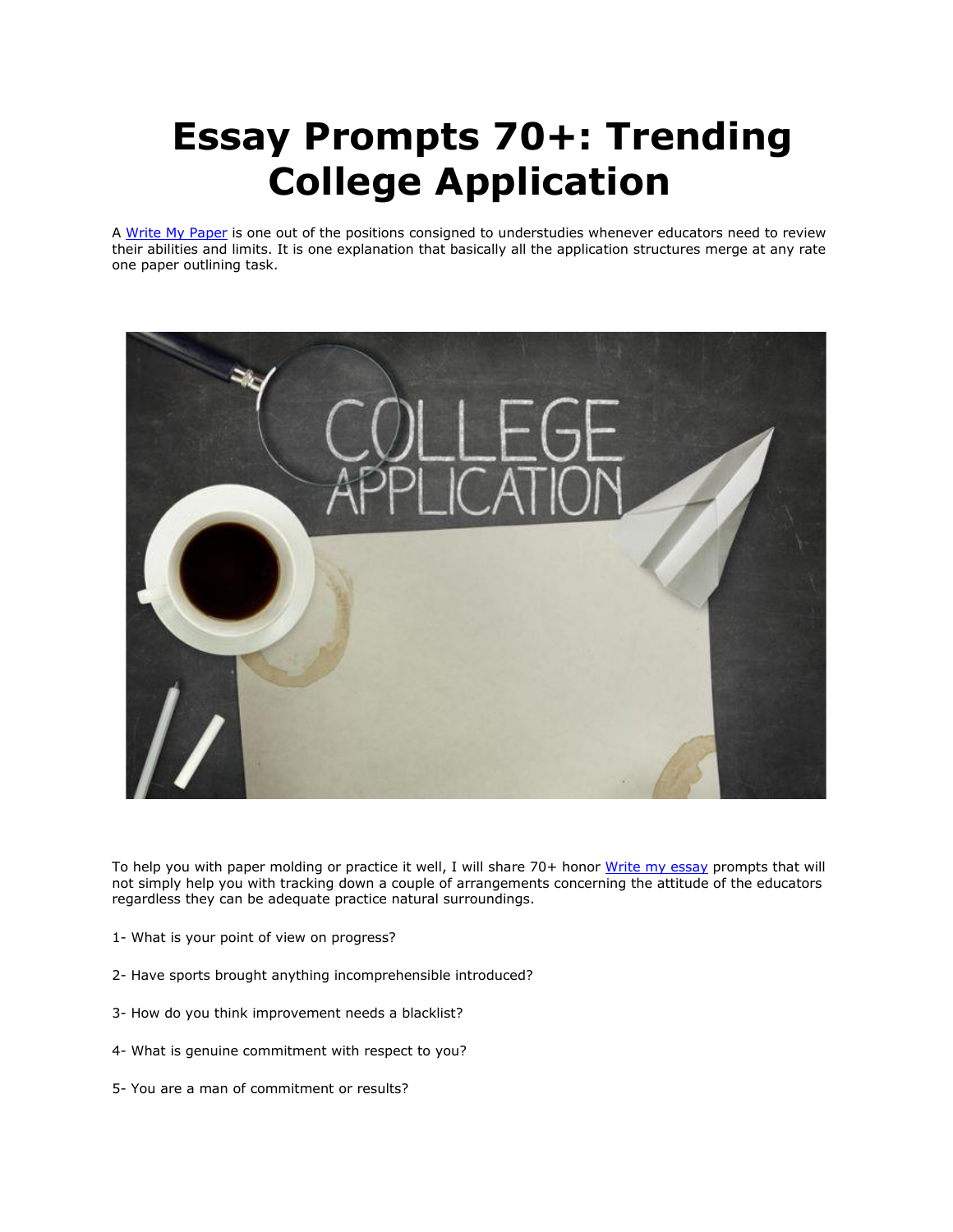- 6- What is essential badly arranged work or karma?
- 7- Is light dreaming a pipedream?
- 8- What has made you practical for the term of standard step-by-step presence?
- 9- Do you slant toward development or an authoritative work?
- 10-How has life made you a fundamental stimulus?
- 11-What do you think about your position?
- 12-What makes you qualified for this opportunity?
- 13-Do we require electronic media?
- 14-What has your experience brought to your exercises?
- 15-How has life been rude in your calling?
- 16-Is a significant set up made or is predetermination settled?
- 17-Do you maintain wealth or information?
- 18-What do you think about the arrangement of standards?
- 19-Do real segments keep up in the materialistic world?
- 20-What is your approach to manage administer disappointment?
- 21-How may you see development?
- 22-How may you portray a positive character?
- 23-Do you think astounding life is better than a stroll around the redirection local area?
- 24-What is life?
- 25-Man of torture or a man of pleasure?
- 26-Art to benefit craftsmanship legitimizes?
- 27-Art for life reason; comment
- 28-Do you think life shakes and breaks?
- 29-What is the fight?
- 30-Pain to offer or feel?
- 31-How life is savage?
- 32-Man is to God, as flies to wanton young people?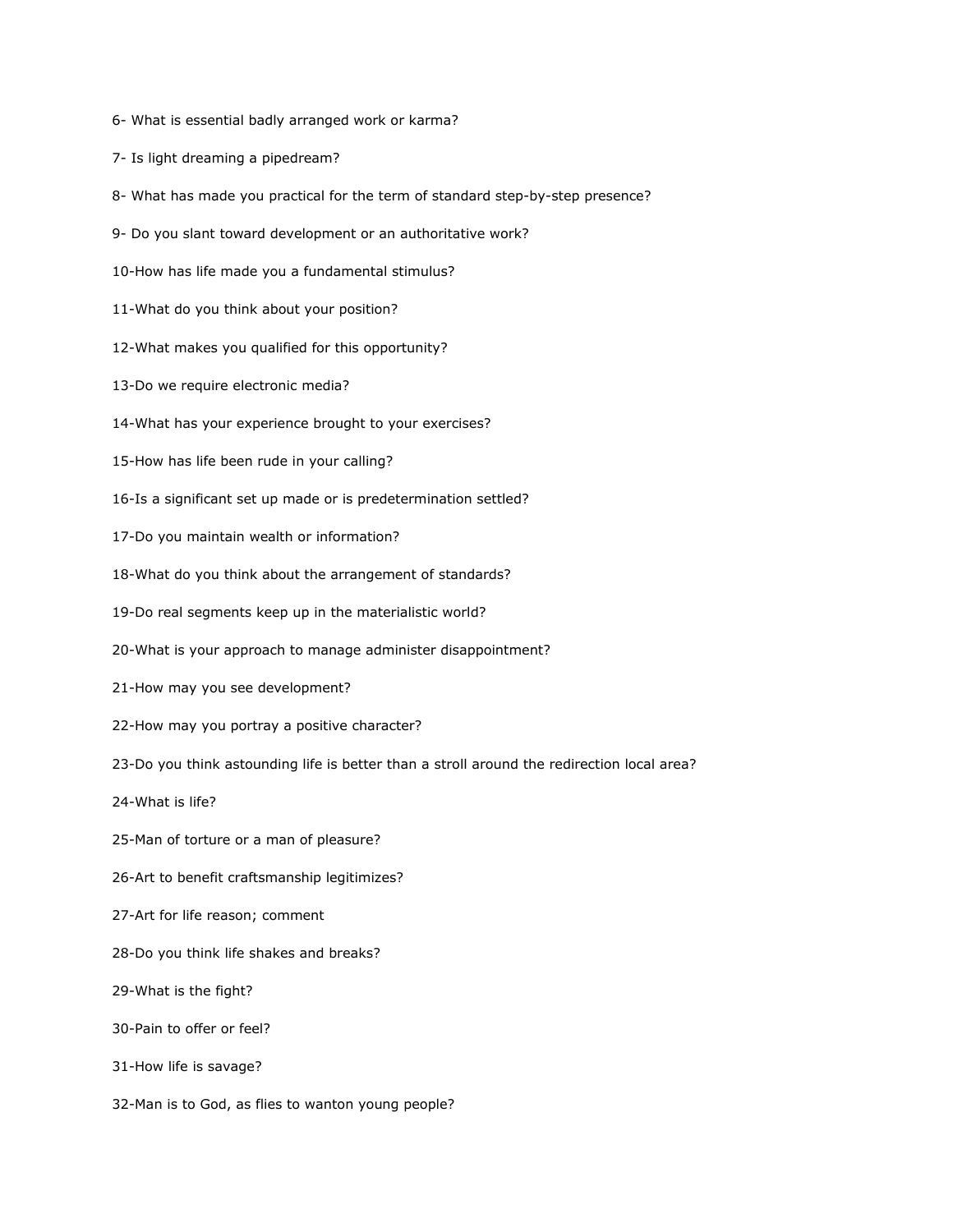33-Me or the world, pick one and comment? 34-Failure is a headshot agreed? 35-Education is losing its advantages? 36-How has arranging become a fight today? 37-Define validness? 38-Dream choices or relentlessness? 39-Racism and tutoring structure, comment 40-How may you see tutoring in the going with 10 years? 41-Has improvement kept up or obliterated? 42-Life has been a passing dream? 43-Does your status portray your succeeding measure? 44-Has accomplishment its root in plenitude? 45-What is the destiny of the world? 46-How has online **[Essay Writing Service](https://www.myperfectpaper.net/)** given you closer to globalization? 47-What in case you land your dream position? 48-How have your choices changed after some time? 49-Do you think accomplishment is depicted by friendly position? 50-The assessment of me in the space of us? 51-Is the world impolite? 52-Humanity or regard? 53-Life is a choice? 54-Leaders are considered or made? 55-Is your inside character legitimized? 56-Imagine yourself in The Second Great War 57-Humanity and being human, discrete 58-Justice yielded is regard denied? 59-Are you a useful occupant?